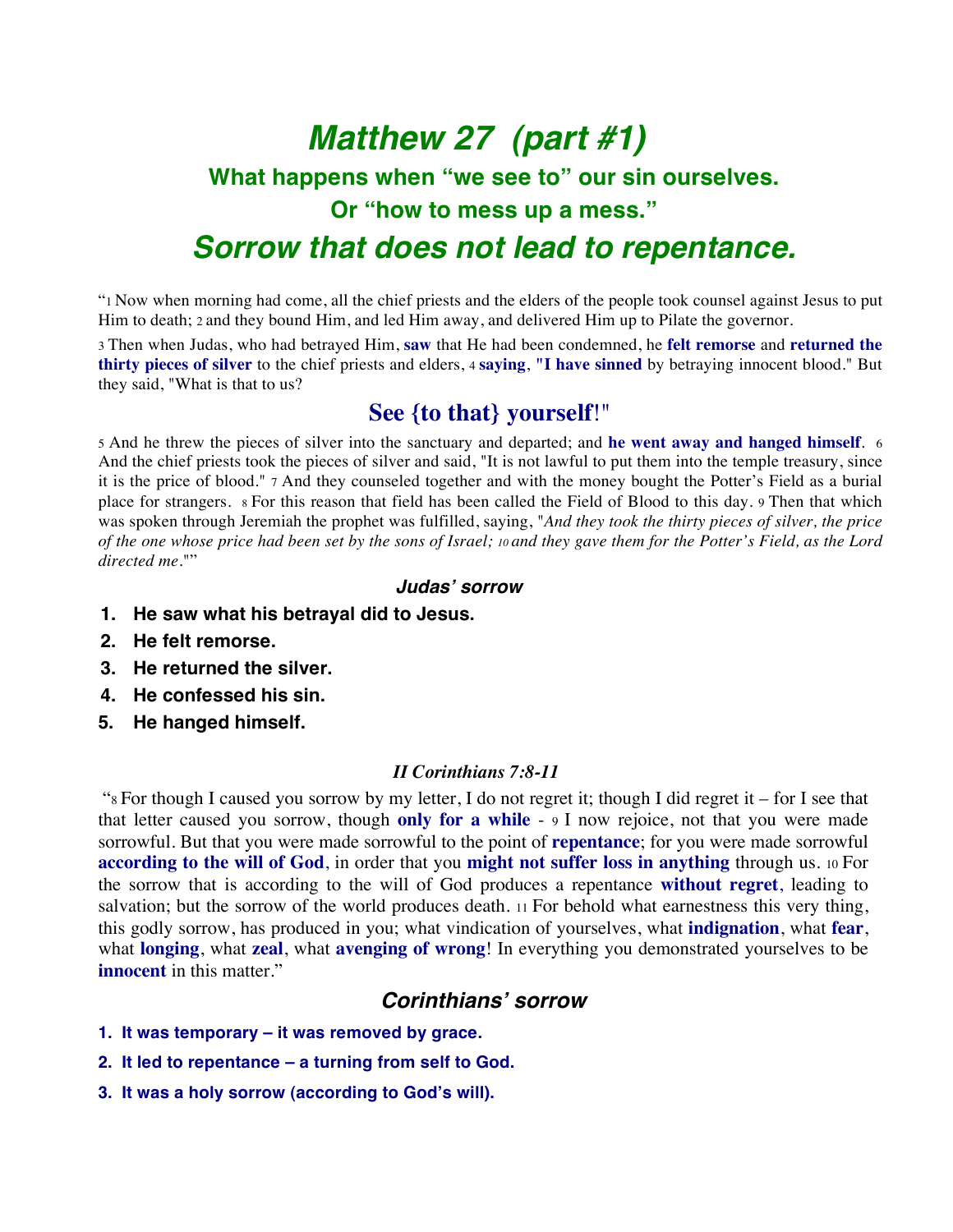- **4. It did not result in any permanent loss.**
- **5. It was not regretted.**
- **6. It vindicated character (hatred of sin, respect and desire for God, reparation of wrong, innocent.)**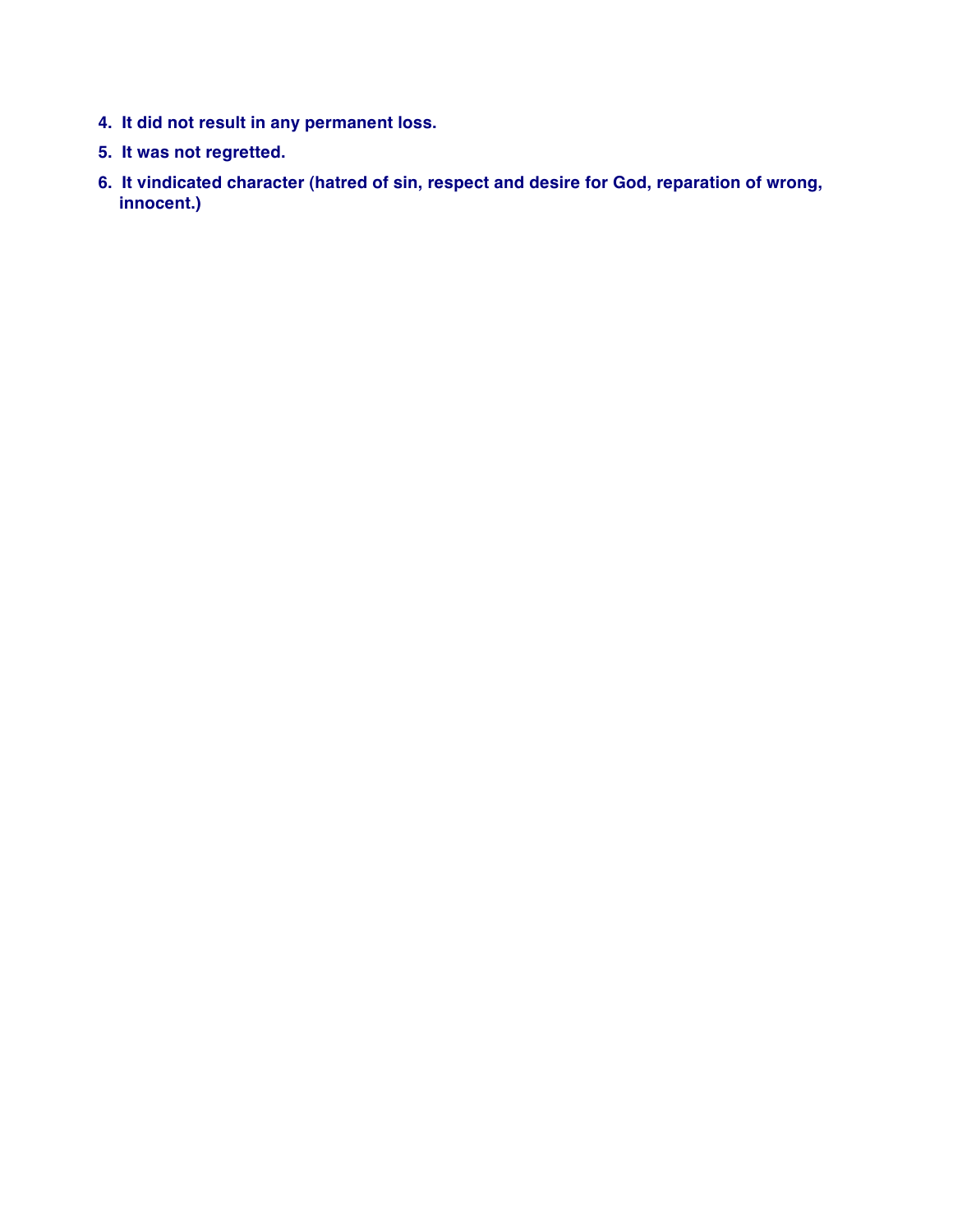| Three spheres of pain                         |                                                        |                                                            |  |  |
|-----------------------------------------------|--------------------------------------------------------|------------------------------------------------------------|--|--|
| Pain of being a victim                        | Pain of shame &<br>punishment                          | Pain of empathy with others                                |  |  |
| Need for conviction                           | Need for repentance                                    | Healthy, maturity                                          |  |  |
| Abusive of others                             | Destructive to self                                    | Connective opportunity                                     |  |  |
| Others centered in a<br>destructive sense     | Self-centered in a destructive<br>sense                | Others centered in a<br>constructive sense                 |  |  |
| "My pain comes from your<br>treatment of me." | "I am worthless and find it hard<br>to accept myself." | "I understand how I have hurt<br>you and share your pain." |  |  |
| These people do not change                    | These people get worse                                 | These people get better                                    |  |  |
| <b>Pilate</b>                                 | <b>Judas</b>                                           | <b>Corinthians</b>                                         |  |  |

## *Repentance*

*Repentance can be seen in the beatitudes. (Matt.5:3-6)*

- **Humility of spirit** "Blessed are the poor in spirit, for theirs is the Kingdom of heaven."
- **Emotional grief** "Blessed are those who mourn, for they shall be comforted.'
- **Tenderness toward God and others** "Blessed are the gentle, for they shall inherit the earth."
- **Desire for righteousness** "Blessed are those who hunger and thirst for righteousness, for they shall be satisfied."

# *Three steps of repentance*

| $Step #1$ insight         | Step #2 shame                | Step #3 walk                   |
|---------------------------|------------------------------|--------------------------------|
| <b>Convinced in mind</b>  | <b>Confession</b> of mouth   | <b>Conformity of outer man</b> |
| Mk.1:15                   | Matt. $3:11$                 | Acts $26:20$                   |
| <b>Convicted</b> in heart | <b>Contrition</b><br>of soul | <b>Conversion of inner man</b> |
| $Lk$ :15-17-15            | Matt.11:21; II Cor.7:10      | Matt.3:8                       |

#### *Two spheres of repentance*

| <b>Justification</b>                                                                                      | <b>Sanctification</b>                                                         |
|-----------------------------------------------------------------------------------------------------------|-------------------------------------------------------------------------------|
| <b>Repentance from dead works (pride of self</b><br>righteousness) to faith in Christ's<br>righteousness. | Repentance from sinful habits to a walk<br>that conforms to the glory of God. |
| <b>Turning from self (generally) to Christ</b>                                                            | Turning from specific sins to obedience.                                      |
| $Mk.1:15$ ; Heb.6:1                                                                                       | II Cor. $12:21$                                                               |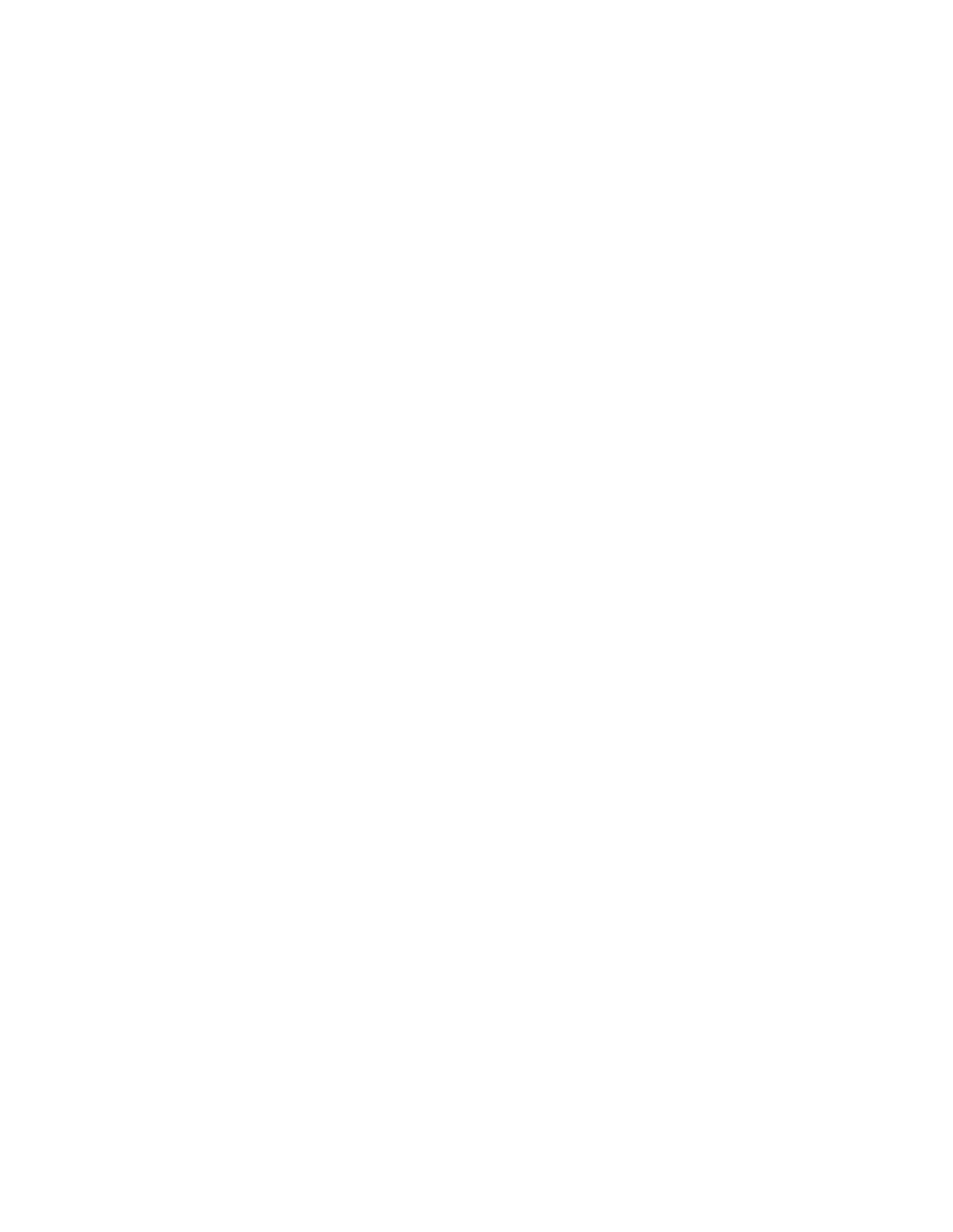# *Matthew 27 (part #2) "God in the hands of angry sinners."*

- To appreciate the drama of this part of the story we must remember the emotional context of the crowd at this stage in the story. They were at first confused but now deeply hurt, disappointed, angry in that Jesus had not lived up to their expectations. "How could Jesus do this to us? Lead us to believe he was the Messiah and then fall apart at the end."
- "Hurt people, hurt people" But more than that, they tend to turn on God.

"11 Now Jesus stood before the governor, and the governor questioned Him, saying, "Are You the King of the Jews?" And Jesus said to him, " **{It is as} you say**." 12 And while He was being accused by the chief priests and elders, He made no answer. 13 Then Pilate said to Him, "Do You not hear how many things they testify against You?" 14 And He did not answer him with regard to even a {single} charge, so that the governor was quite amazed. 15 Now at {the} feast the governor was accustomed to release for the multitude {any} one prisoner whom they wanted. 16 And they were holding at that time a notorious prisoner, called Barabbas. 17 When therefore they were gathered together, Pilate said to them, "Whom do you want me to release for you? Barabbas, or Jesus who is called Christ?" 18 For he knew that because of envy they had delivered Him up. 19 And while he was sitting on the judgment seat, his wife sent to him, saying, "Have nothing to do with that righteous Man; for last night I suffered greatly in a dream because of Him." 20 But the chief priests and the elders persuaded the multitudes to ask for Barabbas, and to put Jesus to death. 21 But the governor answered and said to them, "Which of the two do you want me to release for you?" And they said, **"Barabbas."** 22 Pilate said to them, "Then what shall I do with Jesus who is called Christ?" They all said, **"Let Him be crucified!"** 23 And he said, "Why, what evil has He done?" But they kept shouting all the more, saying, **"Let Him be crucified!"** 24 And when Pilate saw that he was accomplishing nothing, but rather that a riot was starting, he took water and washed his hands in front of the multitude, saying, **"I am innocent of this Man's blood;** 

# **see {to that} yourselves."**

25 And all the people answered and said, **"His blood {be} on us and on our children!"** 26 Then he released Barabbas for them; but after having Jesus scourged, he delivered Him to be crucified.

- The key phrase in this section is the same as in the last "see to that yourselves." "You handle this man Jesus, your way."
- It's a terrible thing to fall into the hands of an angry crowd. When we are hurt by God we tend to return the favor.
- What do we tend to do? We choose Barabbas and crucify Jesus! We choose darkness rather than light because our deeds are evil. Our nature sets us up to choose darkness.
- We have a propensity to distort our hope, rebel when we don't get our way, and perpetuate our condition by making more wrong choices.
- We have three responses to Jesus pictured here: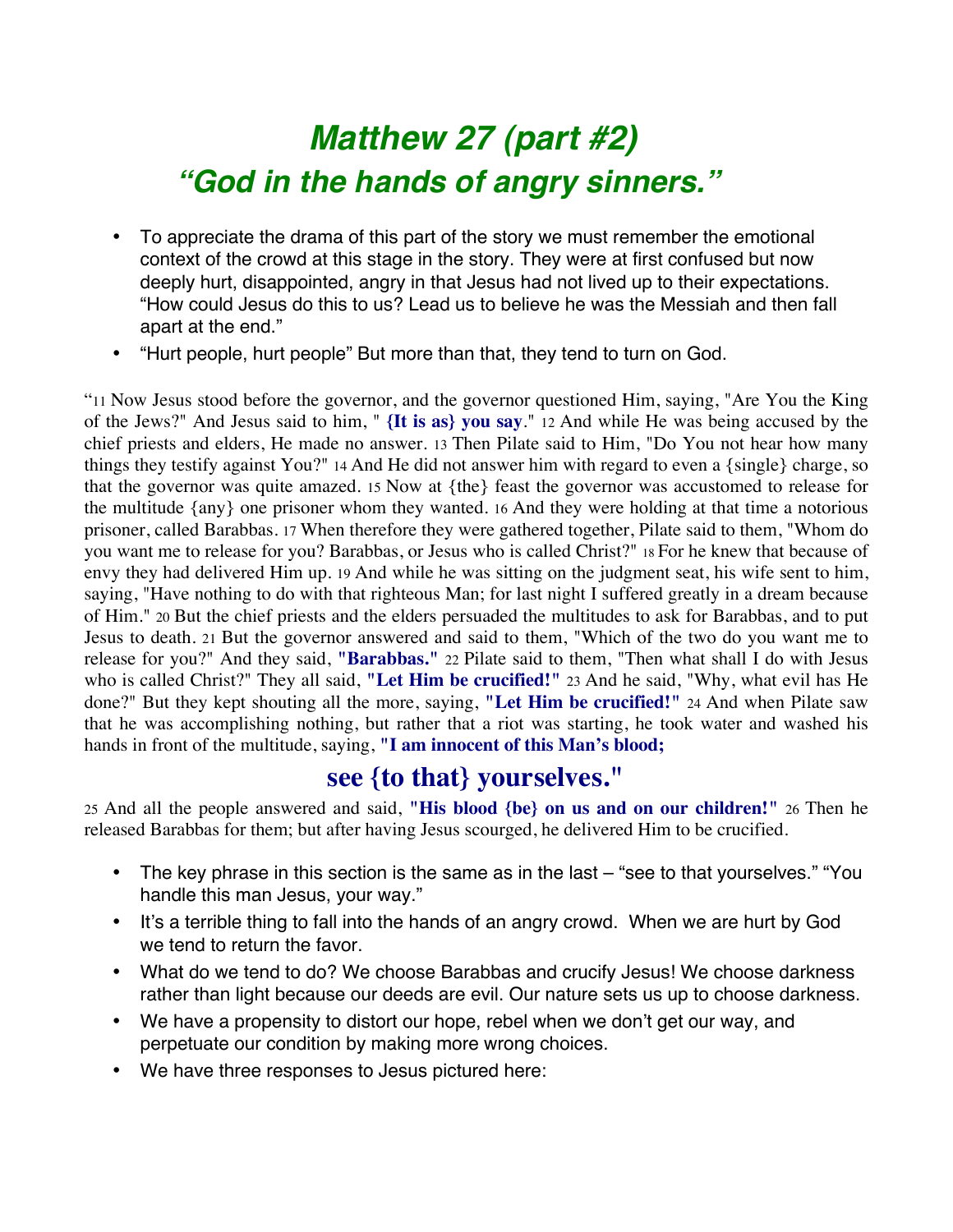- 1. Like much of the world today, Pilate (one of the godless men Acts 2:23) ignores Him. Pilate had little hope or interest in Jesus. He just saw Him as an annoyance. He didn't want to be troubled by Him nor did he want to cause Him any trouble. There are many people like this today. They have nothing against Jesus. They just have nothing to do with Him. "Have nothing to do with that righteous Man" "I am innocent of this Man's blood"
- 2. But His own, like The multitude destroys Him. They turn on Him. They are careless with God.
- 3. Or they are lawless with themselves as seen in the freeing of Barabbas.
- The prophetic light of this story is in the answer of the crowd, "His blood be on us and our children." In deed, His blood would be shed for the very ones who crucified Him. Where their sin did abound, God's grace did even more abound.
- Acts 2:23-24 (what we did) "this Man, delivered up by the predetermined plan and foreknowledge of God, you nailed to the cross by the hands of godless men and put Him to death. (and what God did) And God raised Him up again, putting an end to the agony of death, since it was impossible for Him to be held in its power." We chose death for Him and for ourselves. God put an end to death for Him and for us.
- Barabbas is "a type" of the believer. We were guilty and set free because He who was innocent was offered in our place.
- It is interesting that Judas kills himself while Barabbas is given life. The contrast is significant on many fronts.

## **A. Our responses to our "soul sorrow."**

- **1. We wash our hands of it.** We turn away from it.
- **2. We "hang ourselves."** We turn on ourselves.
- **3. We "free Barabbas."** We turn on the Law.
- **4. We "crucify Jesus."** We turn on God.

 "And this is the judgment, that the light is come into the world, and men loved the darkness rather than the light, for their deeds were evil." John 3:19

## **B. God's response to our "soul sorrow."**

"His blood {be} on us and on our children!"

### **What we meant for evil, God uses for good. His blood is indeed on us.**

Acts 2:23-24

### **What we did.**

"this Man, delivered up by the predetermined plan and foreknowledge of God, **you** nailed to the cross by the hands of **godless men** and put Him to death.

## **We chose death for Him and for ourselves.**

**What God did** (with what we did).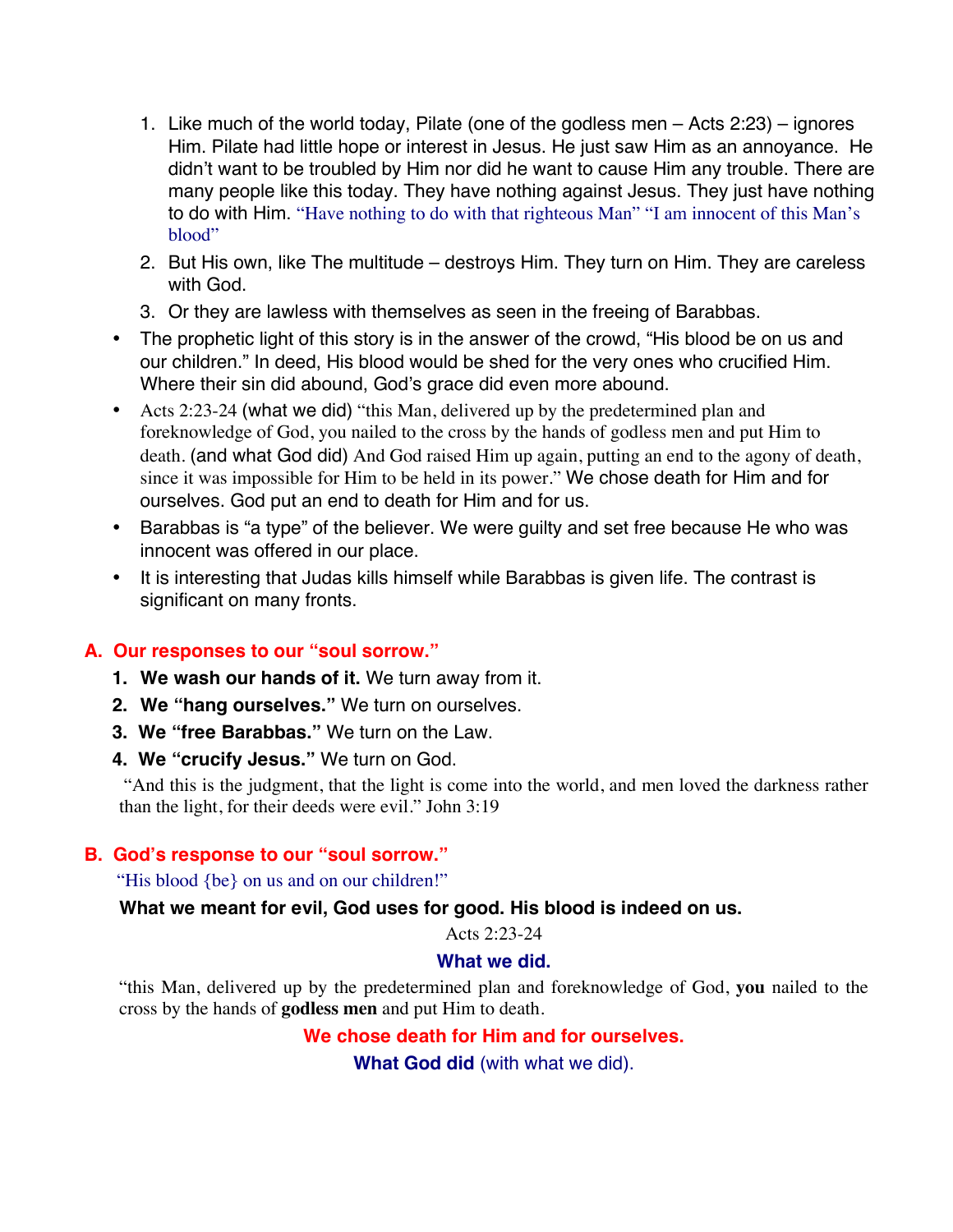And **God** raised Him up again, **putting an end to the agony of death**, since it was impossible for Him to be held in its power."

#### **He but an end to death for Him and for us.**

#### *The tale of three sinners*

*Pilate Judas Barabbas*

**the good "godless" the religious the evil**

**active**

**active**

 **"excuses himself."**  *These people don't see what they have done.*

**"kills himself."** *These people don't see beyond what they have done.*

**passive "is set free because Jesus dies in his place"** *These people are given a gift they don't deserve.*

*The gospel is God***'***s generosity in Christ.*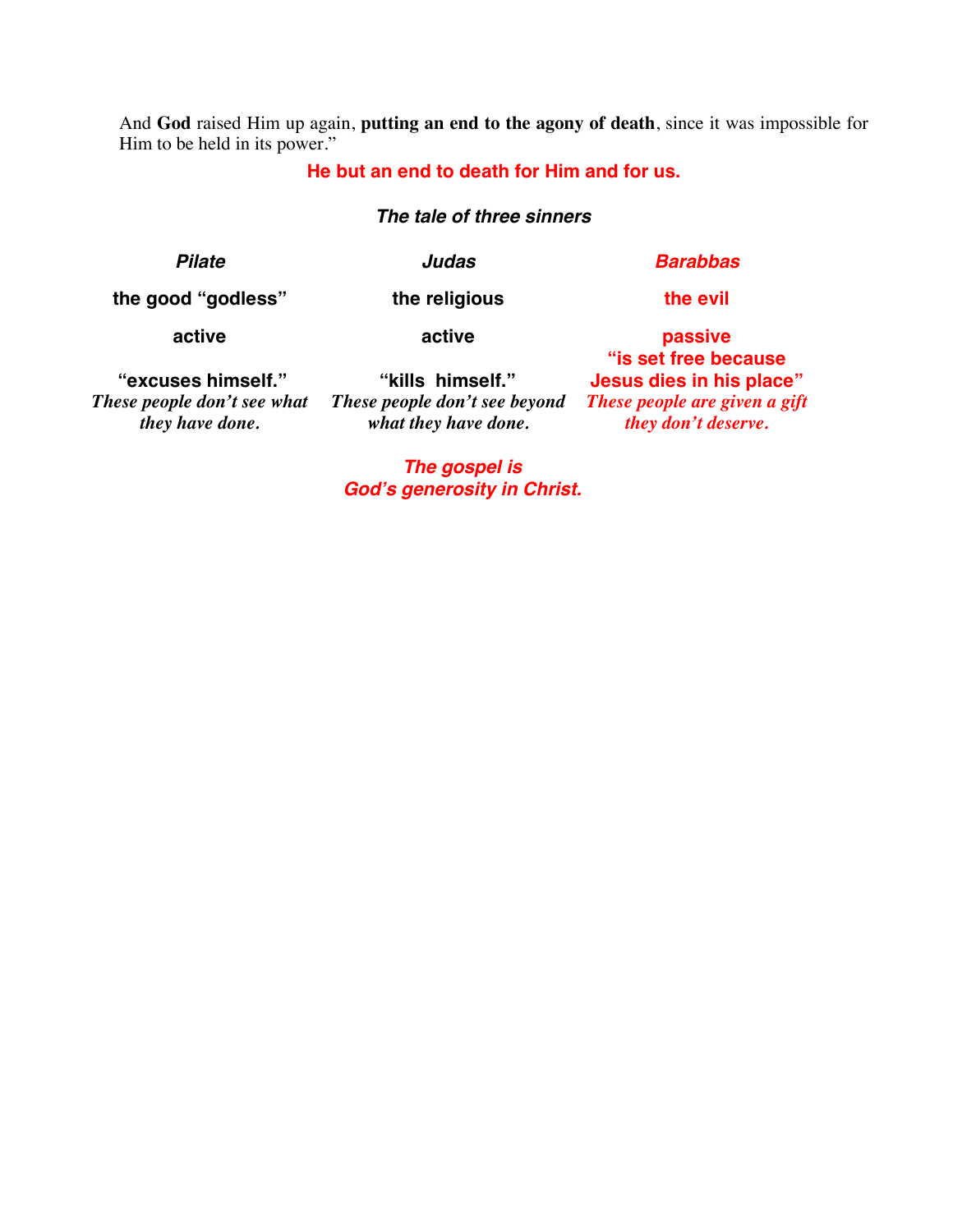# *Matthew 27 (part #3) "Jesus in the hands of an angry God."*

- Imprecatory psalms that call down the wrath of God on our enemies, reveal the harsh attitude of God (and His people) toward sin and Satan. "Destroy thou them, O God. Let their way be dark and slippery. May ruin overtake them by surprise... may they fall into the pit, to their ruin. In your faithfulness destroy them. Let death seize upon them, and let them go down quick into hell. Consume them in wrath, consume them, that they may not be. Pour out thine indignation upon them, and let thy wrathful anger take hold of them. Add iniquity unto their iniquity: and let them not come into thy righteousness. Let them be blotted out of the book of the living, and not be written with the righteous. Pour out thy wrath upon the heathen that have not known thee. Let the sinners be consumed out of the earth, and let the wicked be no more. Bless thou the LORD, O my soul. Praise ye the LORD."
- Messiah was to experience the wrath of God as He made atonement for sin. **Isaiah 53** "4 Surely he took up our infirmities and carried our sorrows, yet we considered him **stricken by God, smitten by him, and afflicted**. 5 But he was pierced for our transgressions, he was crushed for our iniquities; the punishment that brought us peace was upon him, and by his wounds we are healed. 6 We all, like sheep, have gone astray, each of us has turned to his own way; and the LORD has laid on him the iniquity of us all. 7 He was oppressed and afflicted, yet he did not open his mouth; he was led like a lamb to the slaughter, and as a sheep before her shearers is silent, so he did not open his mouth. 8 By oppression and judgment he was taken away. And who can speak of his descendants? For he was cut off from the land of the living; for the transgression of my people he was stricken. 9 He was assigned a grave with the wicked, and with the rich in his death, though he had done no violence, nor was any deceit in his mouth. 10 **Yet it was the LORD's will to crush him and cause him to suffer**, and though the LORD makes his life a guilt offering, he will see his offspring and prolong his days, and the will of the LORD will prosper in his hand. 11 After the suffering of his soul, he will see the light [of life] and be satisfied; by his knowledge my righteous servant will justify many, and he will bear their iniquities. 12 Therefore I will give him a portion among the great, and he will divide the spoils with the strong, because he poured out his life unto death, and was numbered with the transgressors. For he bore the sin of many, and made intercession for the transgressors."
- To understand and appreciate the passion of Jesus we must see the various sufferings that He endured as an atoning sacrifice in our place.
- The passion of Jesus was not just a display of God's love for all sinners through Christ, it was also a display of God's wrath against sin and death which are identified with Jesus on the Cross.
- The remarkable emphasis in these paragraphs is on the choices that Jesus makes.

# *1. Jesus submits to the humiliation of sinners.*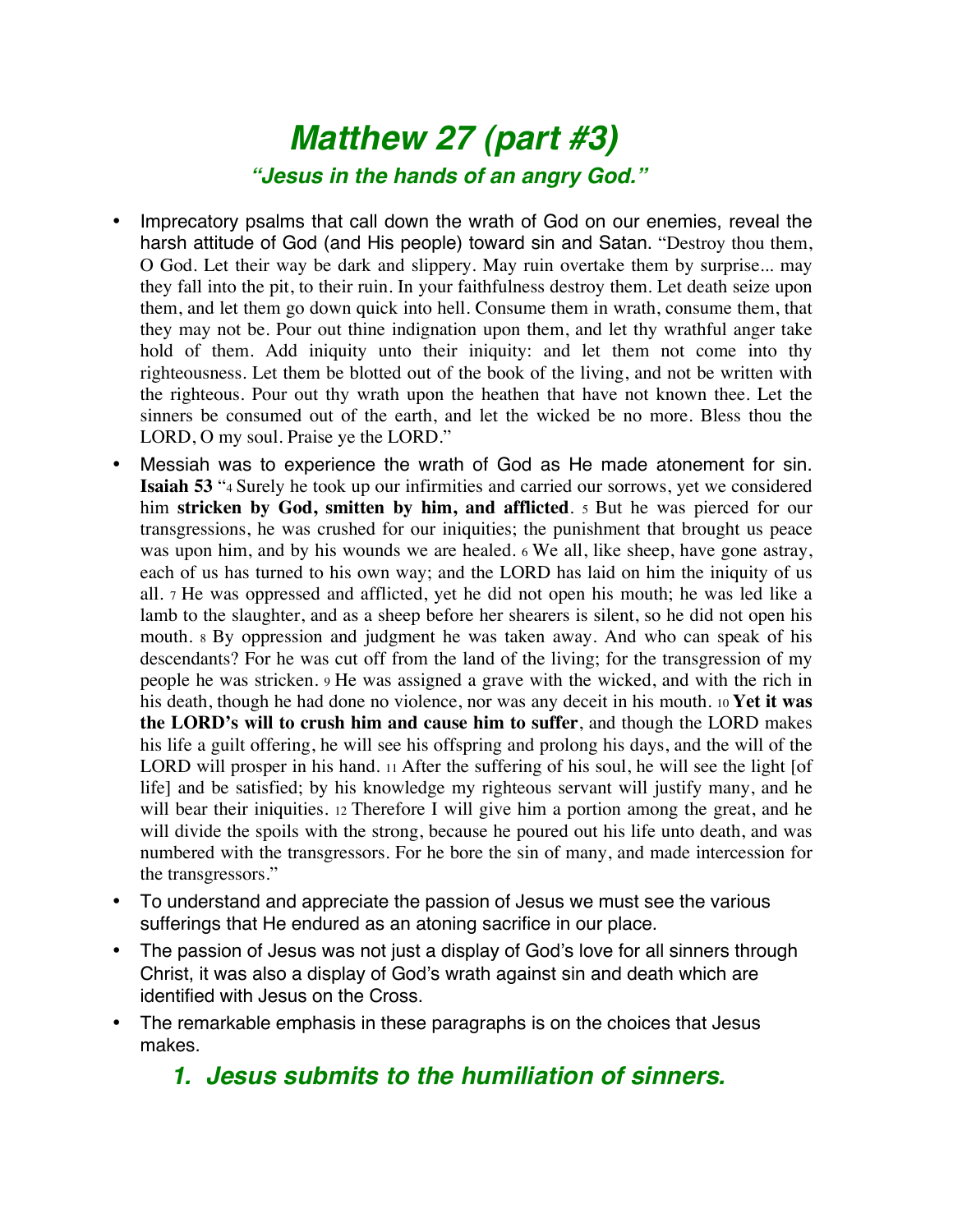27 Then the soldiers of the governor took Jesus into the Praetorium and gathered the whole {Roman} cohort around Him. 28 And they stripped Him, and put a scarlet robe on Him. 29 And after weaving a crown of thorns, they put it on His head, and a reed in His right hand; and they kneeled down before Him and **mocked Him**, saying, "Hail, King of the Jews!" 30 And they **spat on Him**, and took the reed and {began} to beat Him on the head. 31 And after they had mocked Him, they took His robe off and put His garments on Him, and led Him away to crucify {Him.}

- Those who mock Jesus in this large courtyard are not religious leaders but soldiers (as many as 600) who take great sport in humiliating people who made fools of themselves. This is the way Jesus is viewed – a fool.
- Lesson #1 Messiah's victory was to come through humility and suffering. This is a radically different plan than was expected. God is going to ultimately use the weakness of Jesus to mock the strong. I Corinthians 1:26-28 "26 For consider your calling, brethren, that there were not many wise according to the flesh, not many mighty, not many noble; 27 but God has chosen the foolish things of the world to shame the wise, and God has chosen the weak things of the world to shame the things which are strong, 28 and the base things of the world and the despised, God has chosen, the things that are not, that He might nullify the things that are, 29 that no man should boast before God."
- It is ironic that the Roman soldiers who were to be expelled by the Messiah King are mocking Jesus as a fraud, failure, fool. Jesus could have destroyed them but He submits to their humiliation.
- Lesson #2 Jesus' humiliation and suffering was a part of His taking our pain on Himself. Every time we sense that the world has won at the expense of the Kingdom and those who are disciples of Jesus, we know we have a High Priest who feels our pain. Hebrews 4:15 "For we do not have a high priest who cannot sympathize with our weaknesses, but one who has been tempted in all things as we are, yet without sin."
- Lesson #3 Jesus' response is an example for us. I Peter 2:18 Servants, be submissive to your masters with all respect, not only to those who are good and gentle, but also to those who are unreasonable. 19 For this {finds} favor, if for the sake of conscience toward God a man bears up under sorrows when suffering unjustly. 20 For what credit is there if, when you sin and are harshly treated, you endure it with patience? But if when you do what is right and suffer {for it} you patiently endure it, this {finds} favor with God. 21 For you have been called for this purpose, since Christ also suffered for you, leaving you an example for you to follow in His steps, 22 *who committed no sin, nor was any deceit found in His mouth*; 23 and **while being reviled, He did not revile in return; while suffering, He uttered no threats, but kept entrusting {Himself} to Him who judges righteously**; 24 and He Himself bore our sins in His body on the cross, that we might die to sin and live to righteousness; for by His wounds you were healed. 25 For you were continually straying like sheep, but now you have returned to the Shepherd and Guardian of your souls."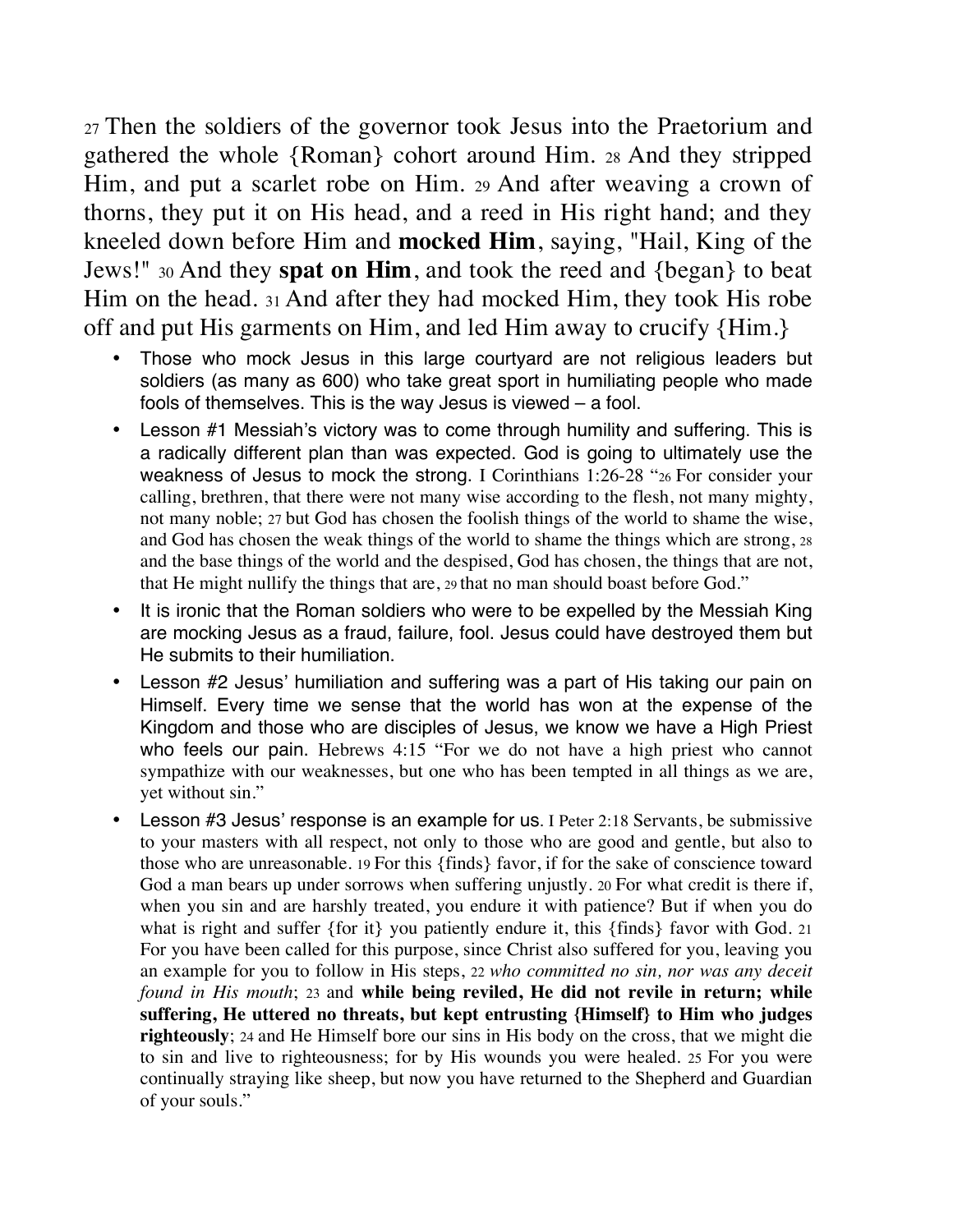# *2. Jesus submits to the cross, as He is mockingly encouraged to save Himself.*

32 And as they were coming out, they found a man of Cyrene named **Simon**, whom they pressed into service to bear His cross.

33 And when they had come to a place called Golgotha, which means Place of a Skull, 34 they gave Him wine to drink mingled with gall; and after tasting {it,} He was unwilling to drink. 35 And when they had crucified Him, they divided up His garments among themselves, casting lots; 36 and sitting down, they {began} to keep watch over Him there. 37 And they put up above His head the charge against Him which read, "THIS IS JESUS THE KING OF THE JEWS." 38 At that time two robbers \*were crucified with Him, one on the right and one on the left. 39 And those passing by were hurling abuse at Him, wagging their heads, 40 and saying, "You who {are going to} destroy the temple and rebuild it in three days, **save Yourself**! If You are the Son of God, **come down from the cross**." 41 In the same way the chief priests also, along with the scribes and elders, were mocking {Him,} and saying, 42 "He saved others; **He cannot save Himself**. He is the King of Israel; let Him now **come down from the cross**, and we shall believe in Him. 43 "*He trusts in God; let Him deliver* {Him} now, *if He takes pleasure in Him*; for He said, 'I am the Son of God.'" 44 And the robbers also who had been crucified with Him were casting the same insult at Him.

- In the first paragraph Jesus submits to the soldiers that He was expected to expel. In the second paragraph He stays on a cross that He could have walked away from.
- He is taunted to save Himself but He chooses rather to pay a price to save the world. He is taunted to come down from the cross but He chooses to stay on the cross so that the redemption sacrifice demanded by the Old Covenant could be offered on our behalf.

**Matthew 4:3-4** "And the tempter came and said to Him, 'If You are the Son of God, command that these stones become bread.' But He answered and said, 'It is written, 'Man shall not live on bread alone, but on every word that proceeds out of the mouth of God.'"

**Romans 1:18** "For the wrath of God is revealed from heaven against all ungodliness and unrighteousness of men, who suppress the truth in unrighteousness,"

**Romans 5:8-9** "But God demonstrates His own love toward us, in that while we were yet sinners, Christ died for us. Much more then, having now been justified by His blood, we shall be saved from the wrath of God through Him."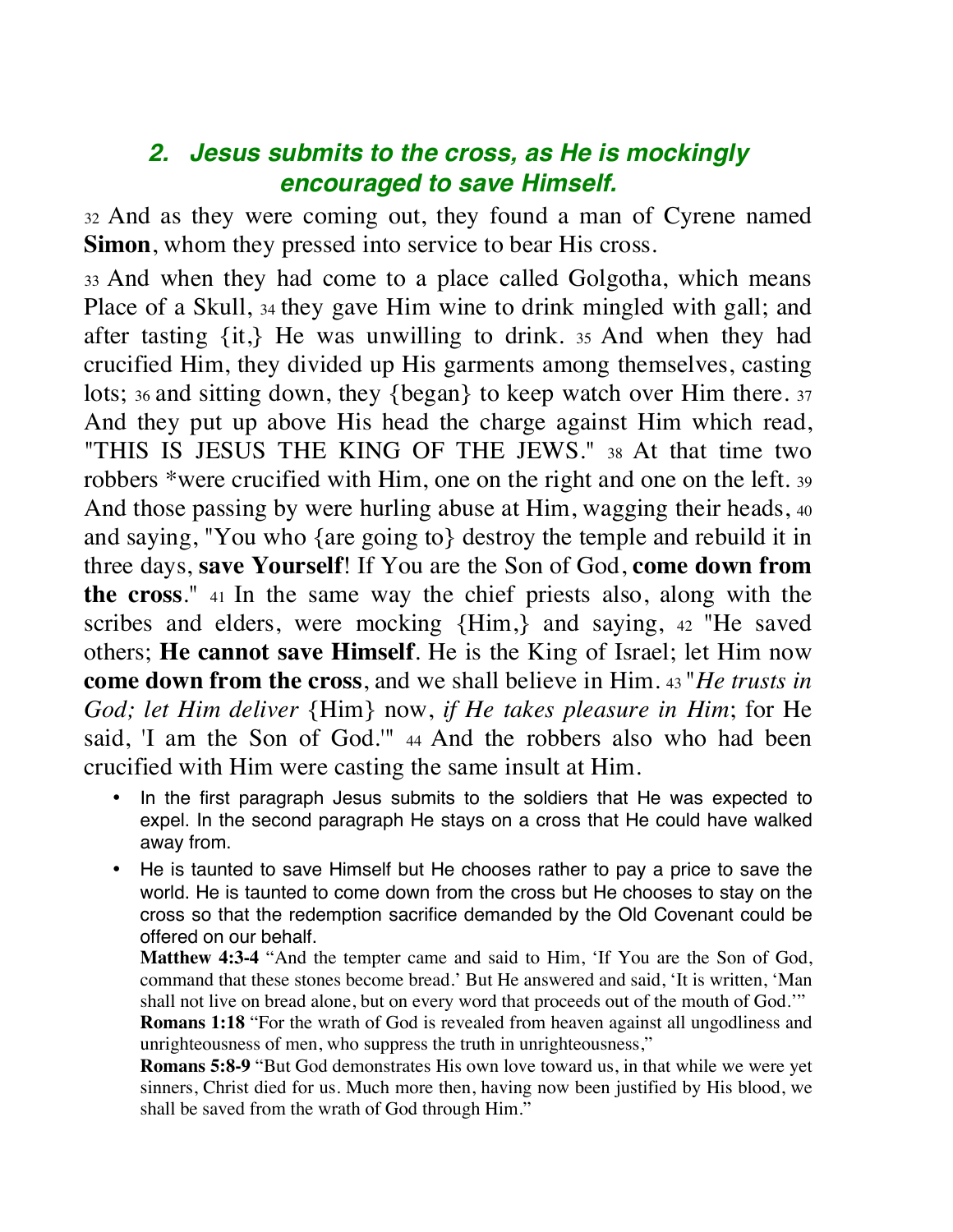# *3. Jesus submits to the wrath of God, as He becomes sin for us.*

45 Now from the sixth hour darkness fell upon all the land until the ninth hour. 46 And about the ninth hour Jesus cried out with a loud voice, saying, "*Eli, Eli, lama sabachthani*?" that is, "*My God, My God, why hast Thou forsaken Me***?**" 47 And some of those who were standing there, when they heard it, {began} saying, "This man is calling for Elijah." 48 And immediately one of them ran, and taking a sponge, he filled it with sour wine, and put it on a reed, and gave Him a drink. 49 But the rest {of them} said, "Let us see whether Elijah will come to save Him." 50 And Jesus cried out again with a loud voice, and yielded up {His} spirit. 51 And behold, **the veil of the temple was torn in two from top to bottom**, and the earth shook; and the rocks were split,  $52$  and the tombs were opened; and many bodies of the saints who had fallen asleep were raised; 53 and coming out of the tombs after His resurrection they entered the holy city and appeared to many. 54 Now the centurion, and those who were with him keeping guard over Jesus, when they saw the earthquake and the things that were happening, became very frightened and said, "Truly this was the Son of God!" 55 And many women were there looking on from a distance, who had followed Jesus from Galilee, ministering to Him, 56 among whom was Mary Magdalene, {along with} Mary the mother of James and Joseph, and the mother of the sons of Zebedee.

- Lesson #1 Jesus' death is an atonement for sin. **II Cor.5:21** "God made him who had no sin to be sin for us" **Matt. 20:28** "just as the Son of Man did not come to be served, but to serve, and to give His life a ransom for many." **I Pet. 3:18** "For Christ also died for sins once for all, the just for the unjust, in order that He might bring us to God," **Rom. 3:25** "whom God displayed publicly as a propitiation in His blood through faith. This was to demonstrate His righteousness, because in the forbearance of God He passed over the sins previously committed." **Rom. 5:10** "For if while we were enemies, we were reconciled to God through the death of His Son, much more, having been reconciled, we will be saved by His life."
- Lesson #2 Jesus leaves us an example of love that sacrifices self for others. **II Cor.5:14-15** "For Christ's love compels us, because we are convinced that one died for all, and therefore all died. And he died for all, that those who live should no longer live for themselves but for him who died for them and was raised again". **Eph.5:1-2** "Be imitators of God therefore, as dearly loved children and live a life of love, just as Christ